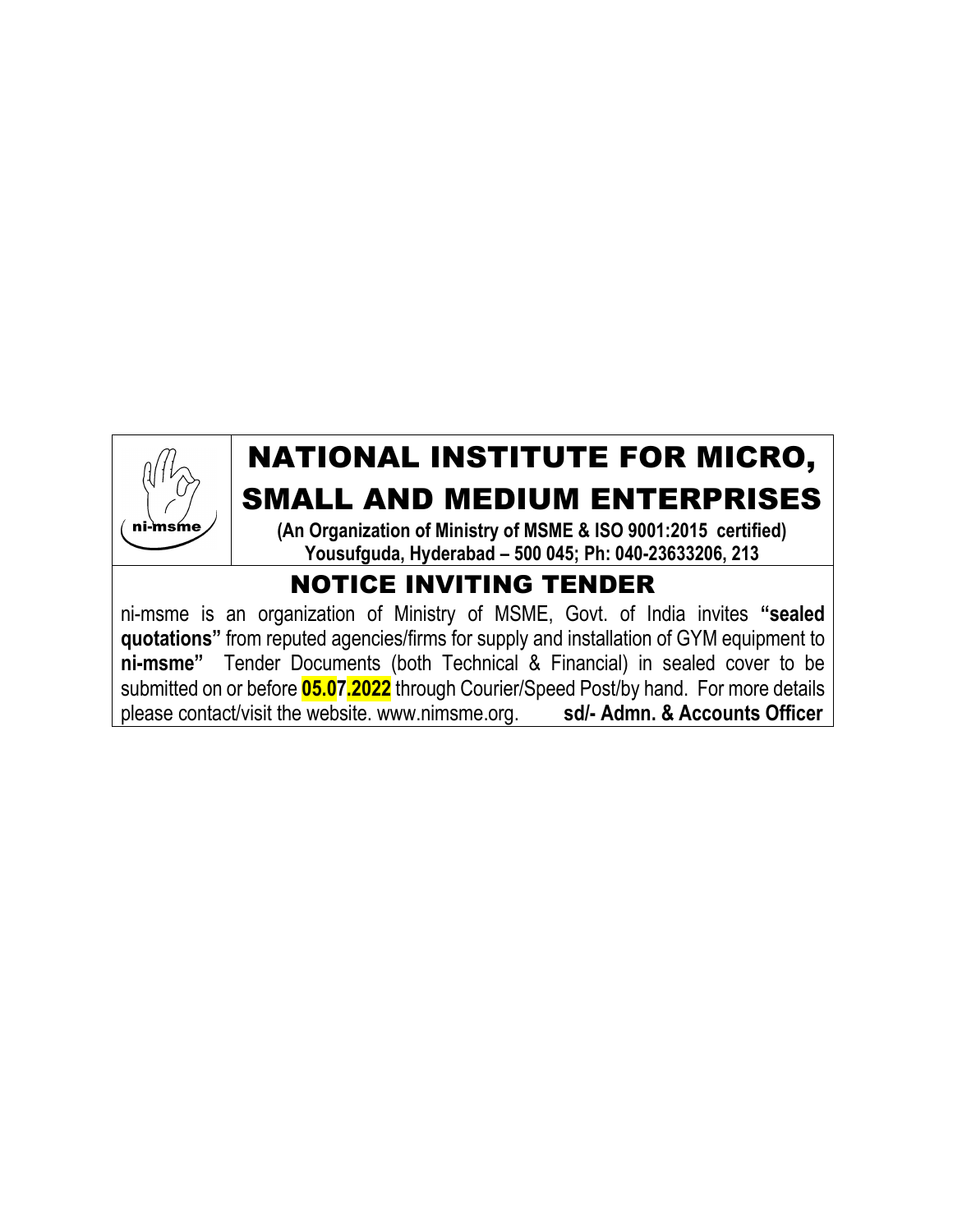

**National Institute for Micro, Small and Medium Enterprises** (An organization of Ministry of MSME, ISO 9001:2015 certified, Govt. of India) Yousufguda, Hyderabad – 500 045.

#### **TENDER NOTICE**

No. ni-msme/GYM equipment/ Date: 20.06.2022

National Institute for Micro, Small and Medium Enterprises (ni-msme), Yousufguda, Hyderabad invites **sealed quotations** from reputed firms/agencies to supply and installation of GYM Equipment to ni-msme, Hyderabad. The sealed quotations may be submitted on or before **05.07.2022, 17:00 PM** to the **Director General, ni-msme, Yousufguda, Hyderabad – 500 045** through **Speed Post/Courier/by hand.**

#### **Eligibility:**

- 1. Firms/Agencies should have minimum 10 years' experience of providing these goods as mentioned above.
- 2. Firms/Agencies should have valid GST Registration No./PAN/Firm Registration Certificate from the competent authority or a valid identity proof.
- 3. Firms/Agencies should quote their rates for supply and installation of all the GYM Equipment provided by them with EOI in Annexure–I.

The firms/agencies would be shortlisted on the basis of the evaluation criteria i.e., eligibility, experience in the field etc. by the designated Committee. The selected firms/agencies shall be awarded the work for supply and installation of the goods.

The last date for submission of tender is **05<sup>th</sup> July, 2022**. The validity of the offer (bid) will be 120 days from the last date of submission of the tender.

The Director General reserves the right to accept or reject any tender or part thereof without assigning any reason whatsoever.

> Director General ni-msme, Yousufdua, Hyderabad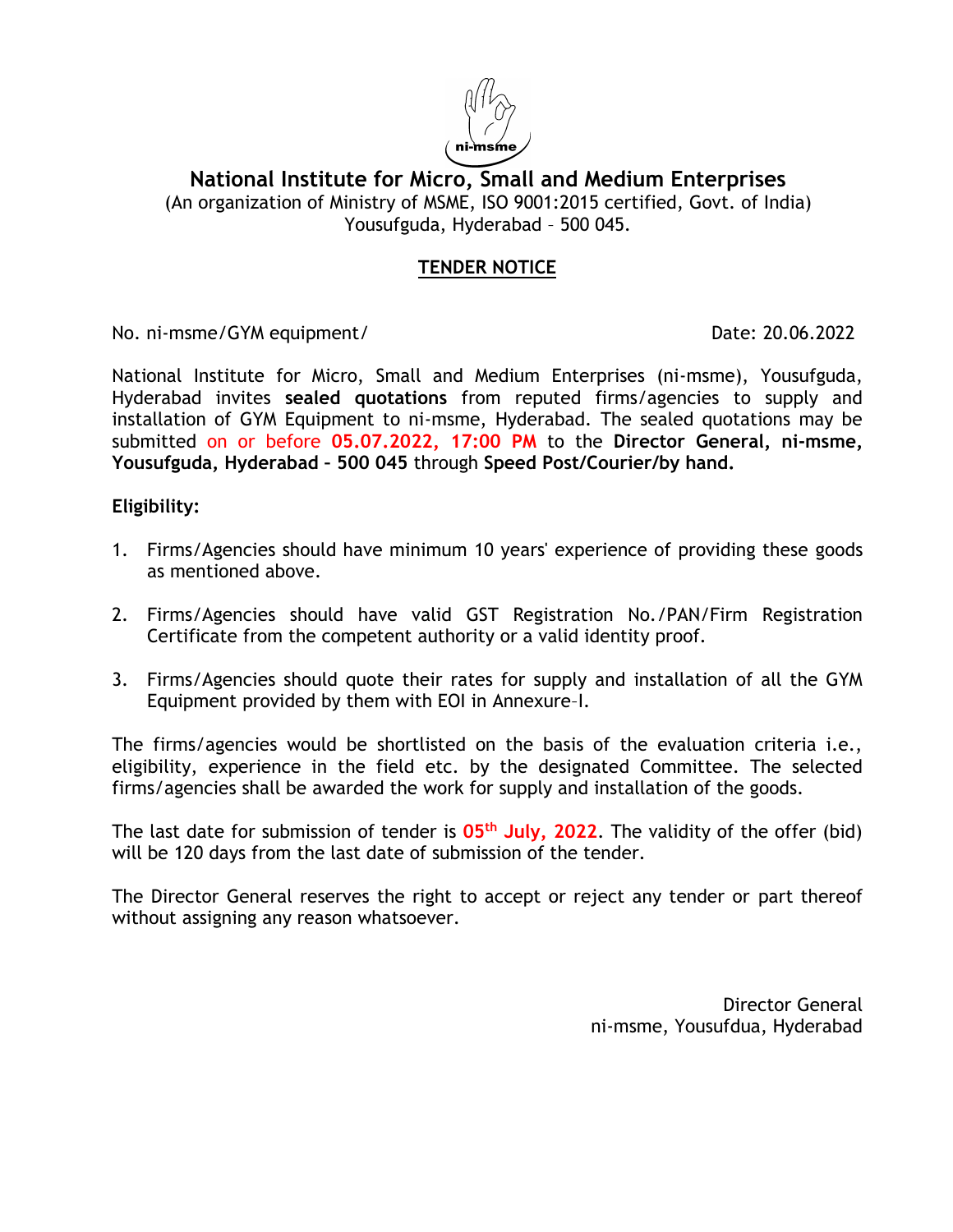# **INFORMATION SHEET**

| Tender No.                            | nimsme/GYM Equipment/                                                             |  |
|---------------------------------------|-----------------------------------------------------------------------------------|--|
| Date:                                 | 20.06.2022                                                                        |  |
| <b>Issue of Tender Forms</b>          | Tender Documents can be downloaded from the<br>Institute's website www.nimsme.org |  |
| Last Date for submission of Tender    | 05 <sup>th</sup> July, 2022 at 5:00 PM                                            |  |
| Validity of the offer/bid             | 120 days from the last date mentioned above                                       |  |
| Opening of Tender                     | Date: 06th July, 2022 at 11:00 AM<br>at ni-msme, Hyderabad                        |  |
| <b>Contact Person and Address for</b> | Admn & Accounts Officer                                                           |  |
| enquiry and submission of sealed      | ni-msme, Yousufguda, Hyderabad - 500 045.                                         |  |
| tender documents                      | Phone: 040-23633206, 213                                                          |  |
|                                       | email: nimsme-admn@nimsme.org                                                     |  |
| Website                               | www.nimsme.org                                                                    |  |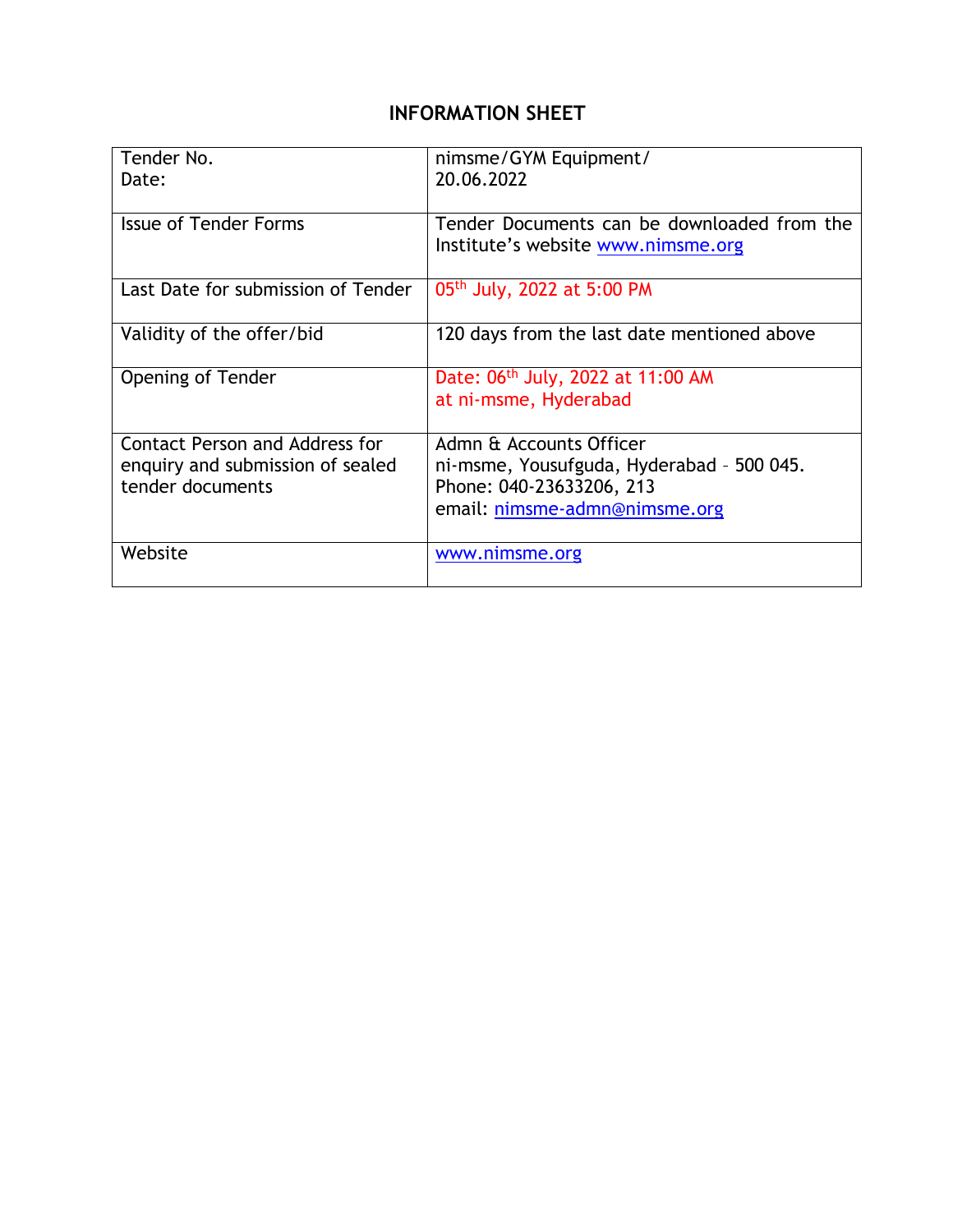# **INSTRUCTIONS TO BIDDERS**

- 1. Sealed quotations are hereby invited for **supply and installation of GYM Equipment** to ni-msme Campus, Hyderabad. The Terms & Conditions in respect of tenders are as under:
- (i) The tender shall be in a single-cover (i.e., technical and financial) system. **Technical (first cover):** Containing information regarding experience, business turnover and other details to evaluate the suitability of the tenderer. **Financial (second cover)** - Financial Commercial Bid (Quotation).
- (ii) The Technical and Financial Bids will be opened at ni-msme, Hyderabad on  $06<sup>th</sup>$ July, 2022 at 11:00 am in the presence of designated Committee of the institute.
- (iii) Director General, ni-msme reserves the right to reject the tenders not conforming to the prescribed requirements and non-submission of required documents. No correspondence thereof shall be entertained whatsoever.
- (iv) The tenderer should submit the technical sheet & financial bid, both are kept in a big envelope and sealed properly and super-scribed **"Supply & Installation of GYM Equipment to ni-msme Campus".**
- (v) Tenders should be addressed to the Admn. & Accounts Officer, National Institute for Micro, Small and Medium Enterprises, Yousufguda, Hyderabad – 500 045.
- (vi) The following information to be indicated on the envelope cover.
	- a) Tender for Supply & Installation of GYM Equipment to ni-msme Campus.
	- b) Name of firm/agency
	- c) GST Registration No.
	- d) PAN No. etc.
	- e) Clearly indicate on the inside envelopes "TECHNICAL BID" OR "FINANCIAL BID".
	- f) All enclosures shall be numbered and indicate the number of attached documents in technical bid form for reference.

Tenderer's Name, Signature & Stamp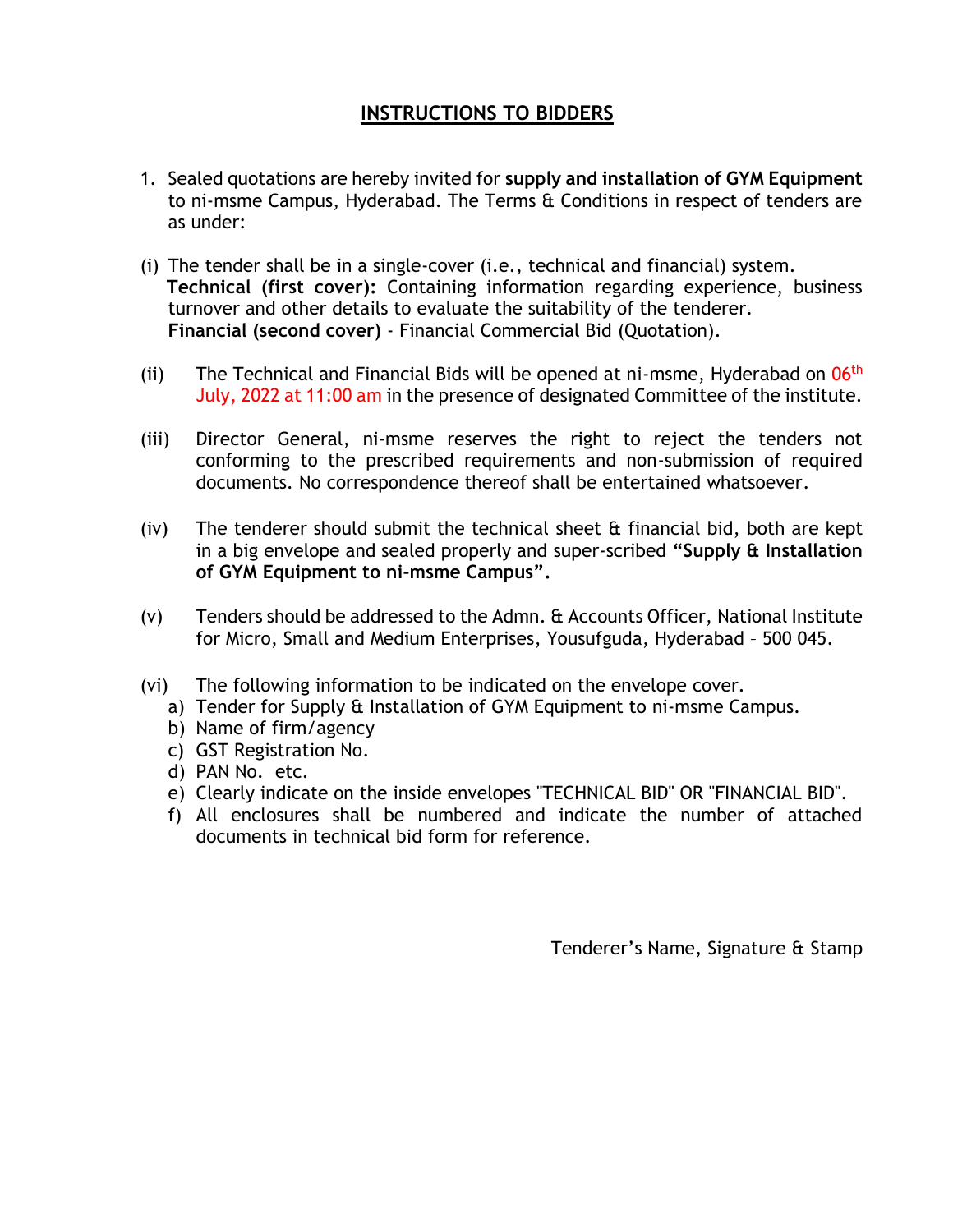#### **Brief Description of Scope of Work, Terms & Conditions**

- 1. National Institute for Micro, Small and Medium Enterprises (ni-msme) is an organization of Ministry of MSME, Govt. of India provides training to National and International participants. ni-msme also provide facilities of GYM in the campus to in-house International/National participants.
- 2. The tenderer should quote their rates for all GYM equipment for the given items in Annexure-I in their respective letter heads. Alterations will not be allowed. Every page of the tender form should be signed by the tenderer himself. Attested copies of the GST Registration Number of the agency/ proprietor(s), Permanent Account Number (PAN) shall be enclosed.
- 3. ni-msme has old GYM equipment at present and would like to procure new GYM equipment with buy back offer. The tenderer may visit the ni-msme Campus before quoting their rates as per Annexure-I for inspection of existing (old) GYM Equipment with buy back offer.
- 4. The tenderer should sign on every paper of the tender as a confirmation of acceptance of the terms & conditions mentioned on each paper as this will be a part of agreement.
- 5. The tenderer shall have a minimum ten (10) years of experience in supply of the GYM Equipment without blacklisting their name in any company/organization.
- 6. The successful firm/agency to provide Comprehensive AMC / non-Comprehensive AMC if required, after the warranty of the equipment.
- 7. The Director General, ni-msme reserves the right to accept or reject any tender without assigning any reason, bifurcate the whole tender in two tenders (without effecting the existing terms & conditions of the contract) or cancel any part of the tender.
- 8. The tenderer while submitting the tender would be deemed to have considered and accepted all the terms and conditions of contract. No verbal or written enquiry will be entertained in respect of acceptance or rejection of the tender.
- 9. The tenderer should submit along with their tender, copies of the PAN Card, GST Registration number, Firm/Agency Registration Certificate etc.
- 10. The tenderer should submit copy of Annual Turnover for the last three financial years.
- 11. The successful firm/agency shall not transfer the work order to any other firm/agency in any manner. If found subletting in any manner the work order will stand cancelled without prior notice.
- 12. Director General, **ni-msme,** Hyderabad reserves the right to accept or reject any bid(s) without assigning any reasons.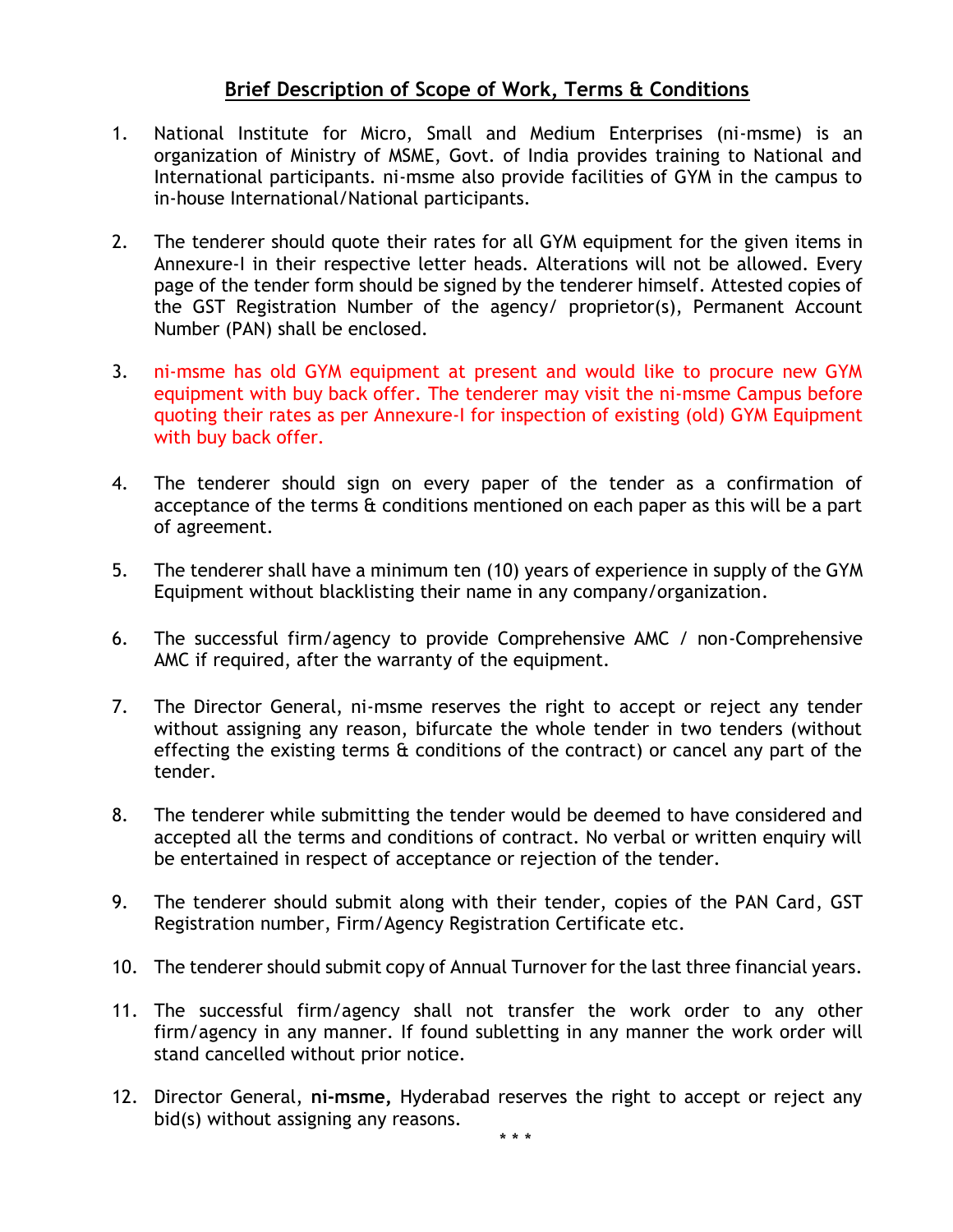### **TECHNICAL DATA SHEET**

| Sl.<br>No.       | Description                                                                                    | Information |
|------------------|------------------------------------------------------------------------------------------------|-------------|
| $\overline{1}$ . | Name of the Firm / Agency/<br>Proprietor(s)/Partner                                            |             |
| 2.               | No. of years of experience                                                                     |             |
| $\overline{3}$ . | Complete Address with contact<br>number and e - mail                                           |             |
| 4.               | Name & Designation of the<br>contact person with mobile<br>number and e-mail                   |             |
| 5.               | Firm/Agency Registration<br>Number (Copy should be<br>enclosed)                                |             |
| 6.               | GST Number (Copy should be<br>enclosed)                                                        |             |
| 7.               | PAN Number (Copy should be<br>enclosed)                                                        |             |
| 10.              | Proof for Annual Turnover for the<br>last three financial years 2019-<br>20, 2020-21, 2021-22. |             |

**Declaration:** I hereby certify that the information furnished in this document is complete and correct to the best of our knowledge. I understand that in case any deviation is found in the above statement at any stage, the company will be blacklisted and will not be allowed to have any dealing with ni-msme.

**Signature of the Bidder**